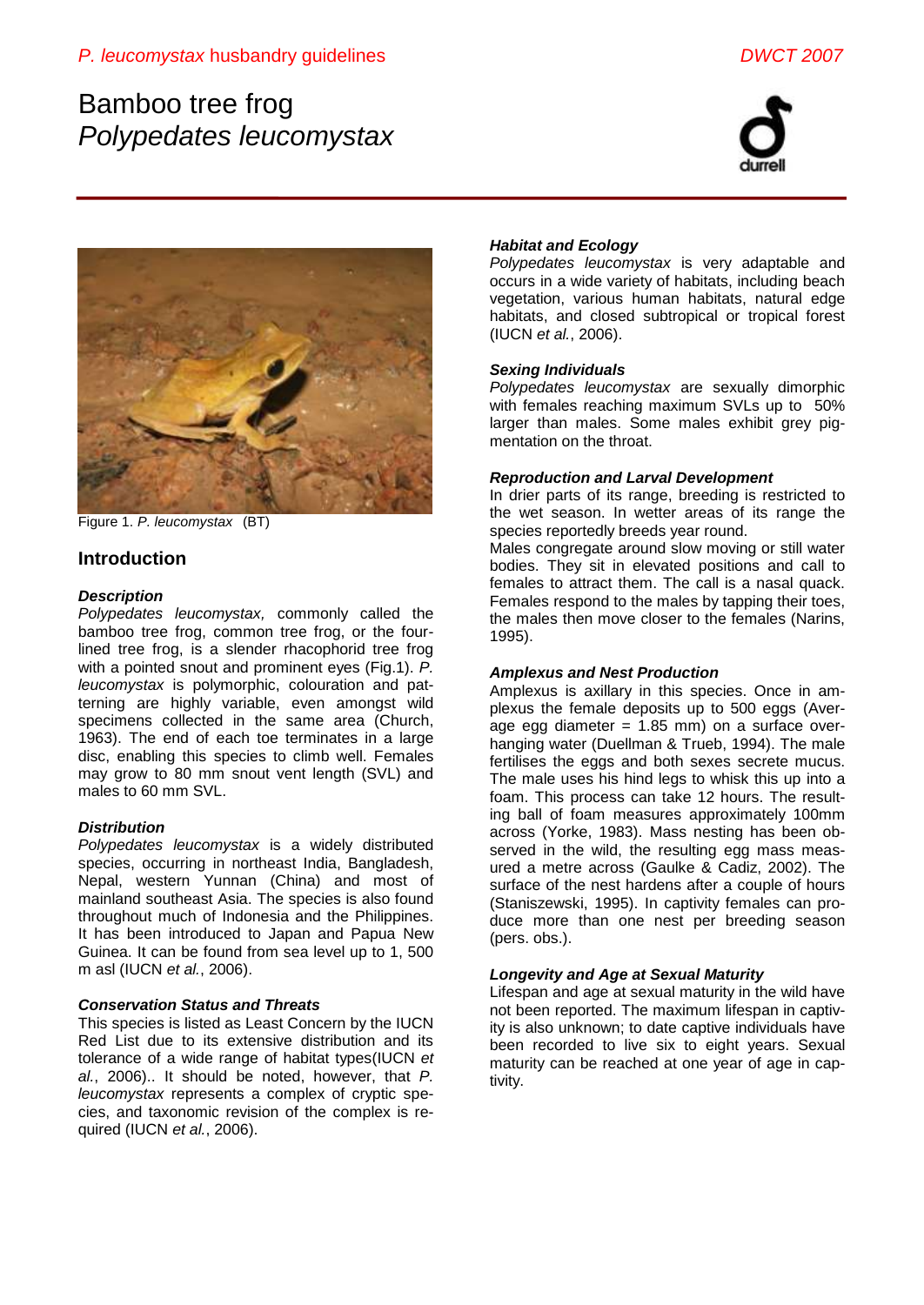# **Captive Management**

#### *Introduction*

This species is commonly kept by zoos and private individuals, and has been bred in captivity for decades. Durrell obtained this species in mid-2005.

#### *Identifying Individuals*

At Durrell, adult specimens were not individually identifiable as specimens did not possess characteristic markings. Juvenile *P. leucomystax* were marked with different coloured visible implant elastomer (VIE) and this allowed us to recognise individual animals (Fig. 2).



Figure 2. *P. leucomystax* metamorph marked with VIE (BT)

### *Housing*

At Durrell this species was housed and bred in two different types of enclosure. The first enclosure was a 500 x 500 x 900 mm glass vivarium with a secure mesh lid. A partition divided the floor of the vivarium into a water area (70 mm deep) and a land area. Coarse gravel was used as the substrate for the land area.

The second enclosure was a converted plastic storage unit. It measured 600 x 800 x 600 mm, and had a wire mesh lid. A 250 x 150 x 100 mm water dish was provided. No substrate was provided in this enclosure (Fig. 3).

Branching is essential when keeping this species. In both enclosures, multiple bamboo lengths (30 mm diameter) were provided. To these, 150 mm lengths of PVC pipe (70 mm diameter) were attached to provide refugia for the frogs. Artificial plants were also attached to the sides of the vivarium and branches to provide additional refugia, and oviposition sites.

### *Temperature, Humidity and Lighting*

The room this species was housed in was heated to between 23 and 27˚C (night/day summer) and 20 and 25˚C (night/day winter). A Reptisun 2.0 strip light was used for lighting. All adult specimens were given monthly UVb boosts where the animals were exposed to a 300w OSRAM ultra vita lux spot for 20 minutes. To do this the frogs were put in a plastic box with a plastic mesh lid under the OSRAM bulb. The frogs were positioned so that the UVb reading inside the box measured 300 μW / sq. cm. The UVb reading was obtained by using a solarmeter 6.2

(Solatell Inc). The solarmeter was set up in exactly the same type of box the frogs received their UVb boosts in, the bottom of the box was removed to allow the sensor to sit on the level which would have been equivalent to the base of the box. This was important as it allowed the measurement of UVb the frogs would be exposed to through the mesh of the lid of their box. The box with the solarmeter was then held with the sensor directly below the strongest beam of light being ommited from the OSRAM bulb. The solarmeter and box was then moved away from the bulb until it gave the desired reading of 300 μW / sq. cm. It was at this distance below the light that the frogs were positioned for the UVb boost.

The enclosure was lightly misted with tap water daily. Humidity was increased, and rainfall simulated, using warm sprays (23 °C) delivered via a sprinkler system to stimulate breeding. These sprays were started between 2 and 3 pm daily, and stopped at 8am the following day.

#### *Routine Husbandry*

All animals were visually inspected every two days. The water dish was cleaned out and refilled, and faeces were removed daily. The enclosure and all furniture were thoroughly scrubbed (with a brush and hot water, no chemical cleaners or disinfectants were used) twice a week.



Figure 3. One set up for housing and breeding *P. leucomystax* (BT)

### *Diet in captivity*

At Durrell *P. leucomystax* were fed on live invertebrates, predominantly crickets (*Gryllus assimilis* and *Gryllus bimaculatus*). Cockroaches (*Blaberus crani-*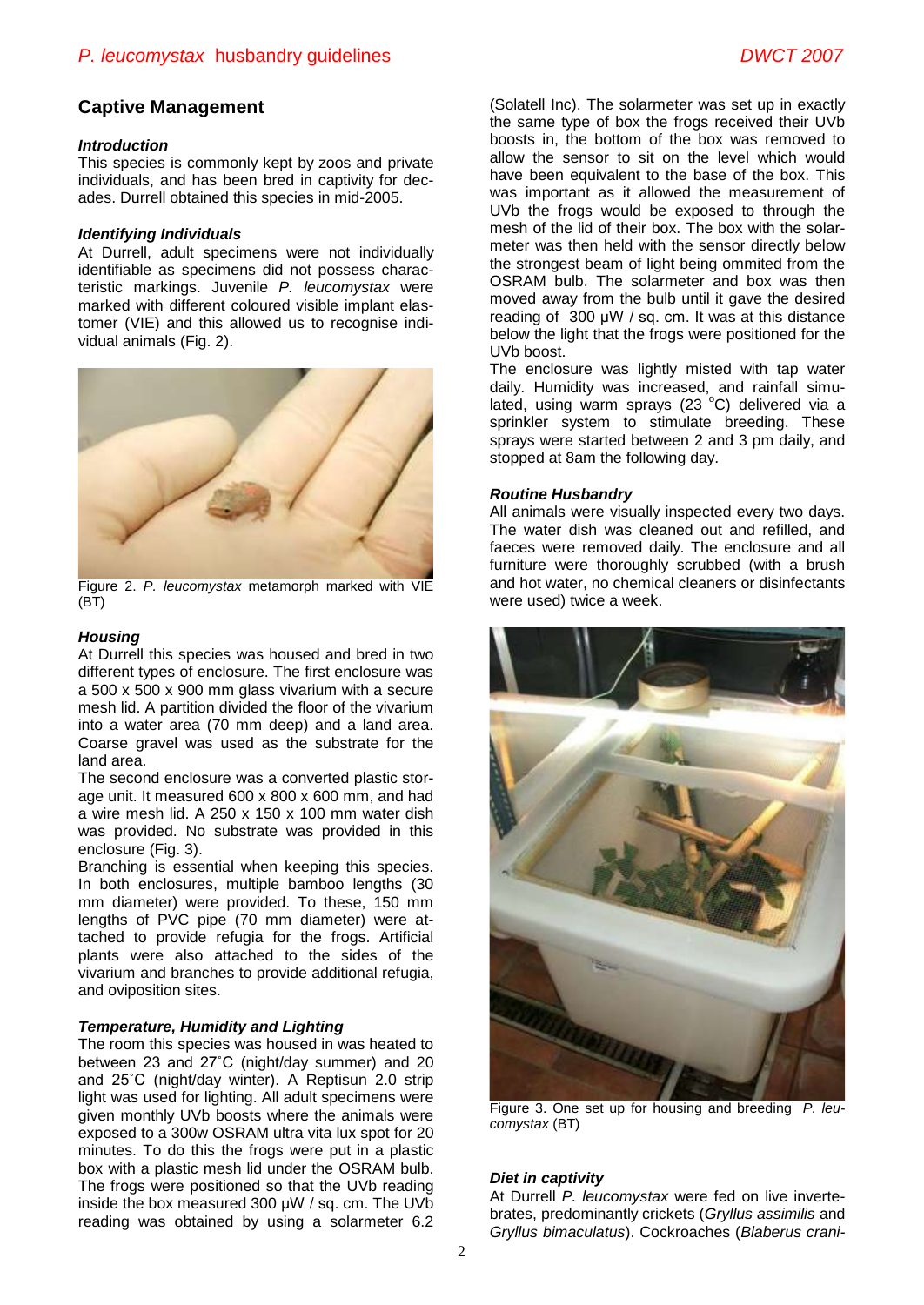# *P. leucomystax* husbandry guidelines *DWCT 2007*

*ifer*) and locusts (*Locusta migratoria*) were occasionally offered. Juvenile animals were fed on live pin head crickets and *Drosophila hydei*. All food items were dusted with Nutrobal ®(vitamin and mineral supplement) immediately prior to being fed out.

Adults were fed every three to six days (depending on season and condition), juveniles up to six weeks of age were fed daily.

# **Reproduction in Captivity**

#### *Breeding Seasonality*

In captivity *P. leucomystax* breed during the warmer months. At Durrell this was from April through to October.

#### *Provision of Breeding Sites*

Adults need branching over-hanging water on which to make their foam nest.

### *Care of Foam Nest*

Once hardened, the nest can be removed from the enclosure to facilitate collection of tadpoles. Nests were gently removed from the deposition site and stuck (the underside of the nest remains sticky) to the side of a large plastic container. This container was then raised at a slight angle and the bottom filled with water. This created a deeper area of water (approximately 1.5cm) at the end of the container furthest from the nest. It is essential that there is water directly below the nest for tadpoles to drop down into. The foam nest was lightly sprayed with tap water daily.

#### *Tadpole Husbandry and Development*

After hatching, tadpoles were transferred to a glass tank measuring 400 x 250 x 250 mm. At Durrell tap water was used to rear tadpoles, and oak leaves were added to soften the water. Partial (20 – 30%) water changes occurred two to three times per week. Air stream sponge filters were used for filtration, and were cleaned at each partial water change. The water was not heated and ranged in temperature from  $23 - 26^{\circ}$ C.

Tadpoles were fed predominantly on a powdered tadpole food (components: ground tropical fish flake, grass pellet, trout pellets, tubifex, river shrimp, spirulina algae and cuttlefish bone). They metamorphosed after approximately 60 - 90 days at the above-mentioned temperatures.

#### *Rearing Metamorphs*

Metamorphs were housed in small plastic containners (Pal Pens), 350 x 200 x 300mm. Sps were housed in groups of up to 12 (groups were divided amongst larger Pal Pens as individuals grew). Paper towel was used as the substrate, and was kept permanently damp. This was replaced as necessary. A water dish was provided. It is essential that the water dish is easy for the metamorphs to climb out of (a rock or small branch in the water dish facilitates access). At Durrell we provided branching for climbing and artificial plants for refugia. The metamorphs were raised at the same temperature as the adults (23 - 27˚C), were misted with room temperature tap water twice daily, and were provisioned with a Reptisun 5.0 strip light. UVB boosts were not administered to metamorphs. Metamorphs were fed daily until about six weeks of age with pin head crickets and (occasionally) *Drosophila.* All food items were dusted with Nutrobal ®. After 8 weeks, the interval was gradually increased to once every three days.

# **Health**

#### *Problems Encountered in Captivity*

This species appears susceptible to rostral abrasions (Fig. 4). The provision of adequate space is important in minimising / avoiding the occurrence of rostral lesions.



Figure 4. Rostral abrasion in a female *P. leucomystax* (BT)

#### *Routine Veterinary Procedures At Durrell Wildlife Conservation Trust*

Specimens have been given intra-muscular injections of antibiotics (*e.g.* Baytril, 10 mg/kg) when they have suffered from severe rostral abrasions.

All imported specimens were treated against *Batrachochytrium dendrobatidis* by bathing them in Itroconoazole solution (1:99) for five minutes daily for 11 days. There was zero mortality for specimens undergoing this treatment.

Specimens were treated for parasites using Levamisole. Specimens were bathed in baths (60mg/kg) for 30 minutes once a week for three weeks. No mortality was observed for specimens undergoing this treatment.

# **Bibliography**